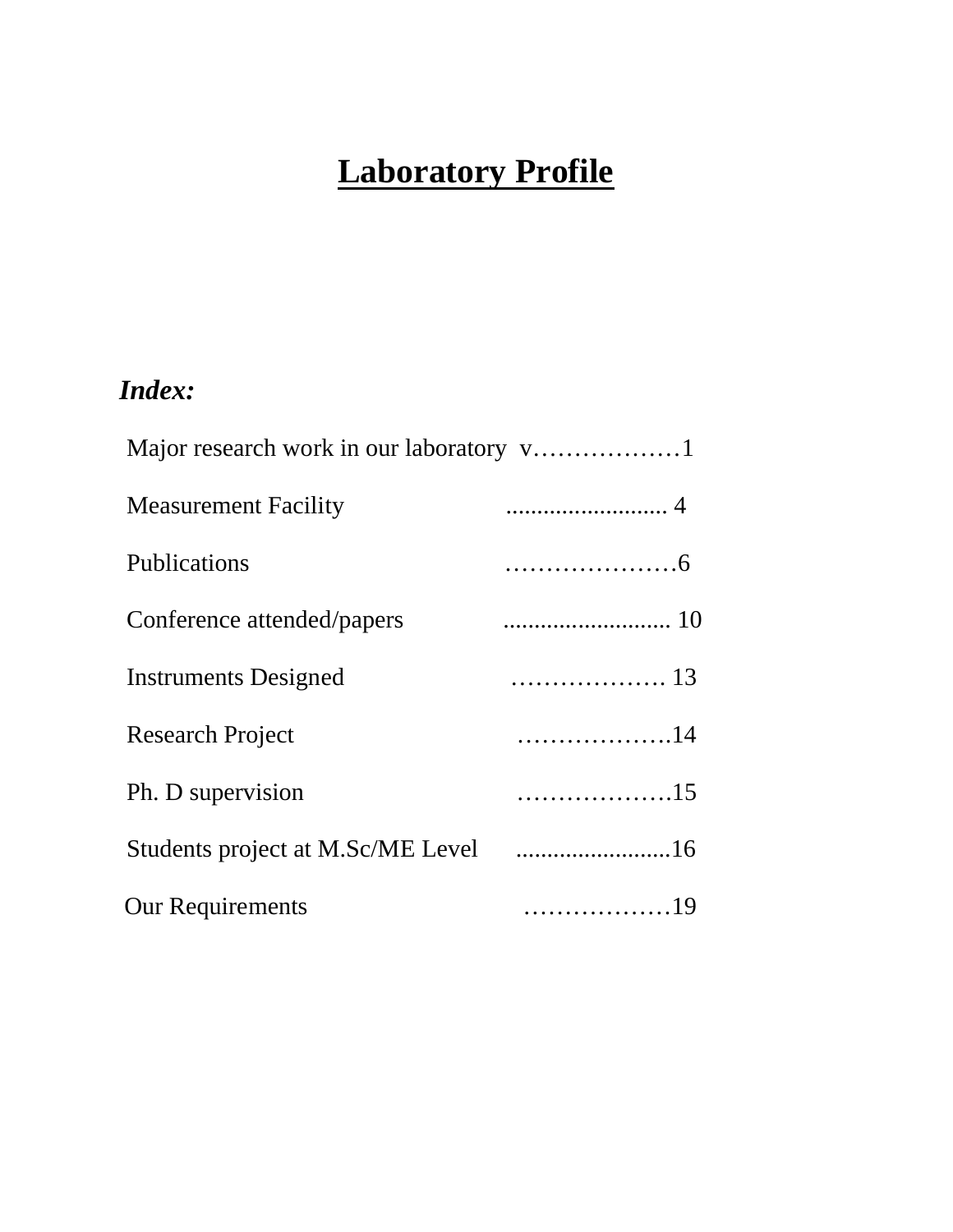# **Major work in our laboratory**

We are working in three major areas namely Organic solar cell, Low temperature characterization of opto-devices and Instrumentation and. Our approach in these areas are mentioned briefly in the following section.

### *a. Organic solar cell:*

**Aim:** Recently work on organic solar cell is quite promising. We are working for last 8 years in this area. Our main aim is to develop a prototype organic solar cell design indigenously including the electrode materials. Instead of characterizing the devices we are interested to develop the prototype module which may be used commercially. For this purpose we are concentrating on the design of the electrode materials, proper encapsulation etc. use of our own technique for lithography, screen printing, metal plating and etching for the fabrication of the solar cell is quite encouraging. Our work last few years is quite encouraging.



## *b. Low temperature Characterisation of opto-devices :*

**Aim:** We have also done sufficient work on the low temperature characterization of some photodiode and light emitting diode (LED) at low temperature (down to liquid nitrogen temperature) which may be applied for defence application. There are many areas particularly in space and oceanographic research where the ambient temperature goes below the room temperature. For communication we need different opto-devices. Study on the performance of such devices are very effective and useful. We also investigate the low temperature charge transport property of these devices.

## *c. Instrumentation:*

**Aim:** Our main aim is to design and develop some low cost indigenous instruments which can be used in academic and other commercial applications. We are trying to pay our attention in different aspects of the instrumentation such as electronic, mechanical assembling, testing and calibration.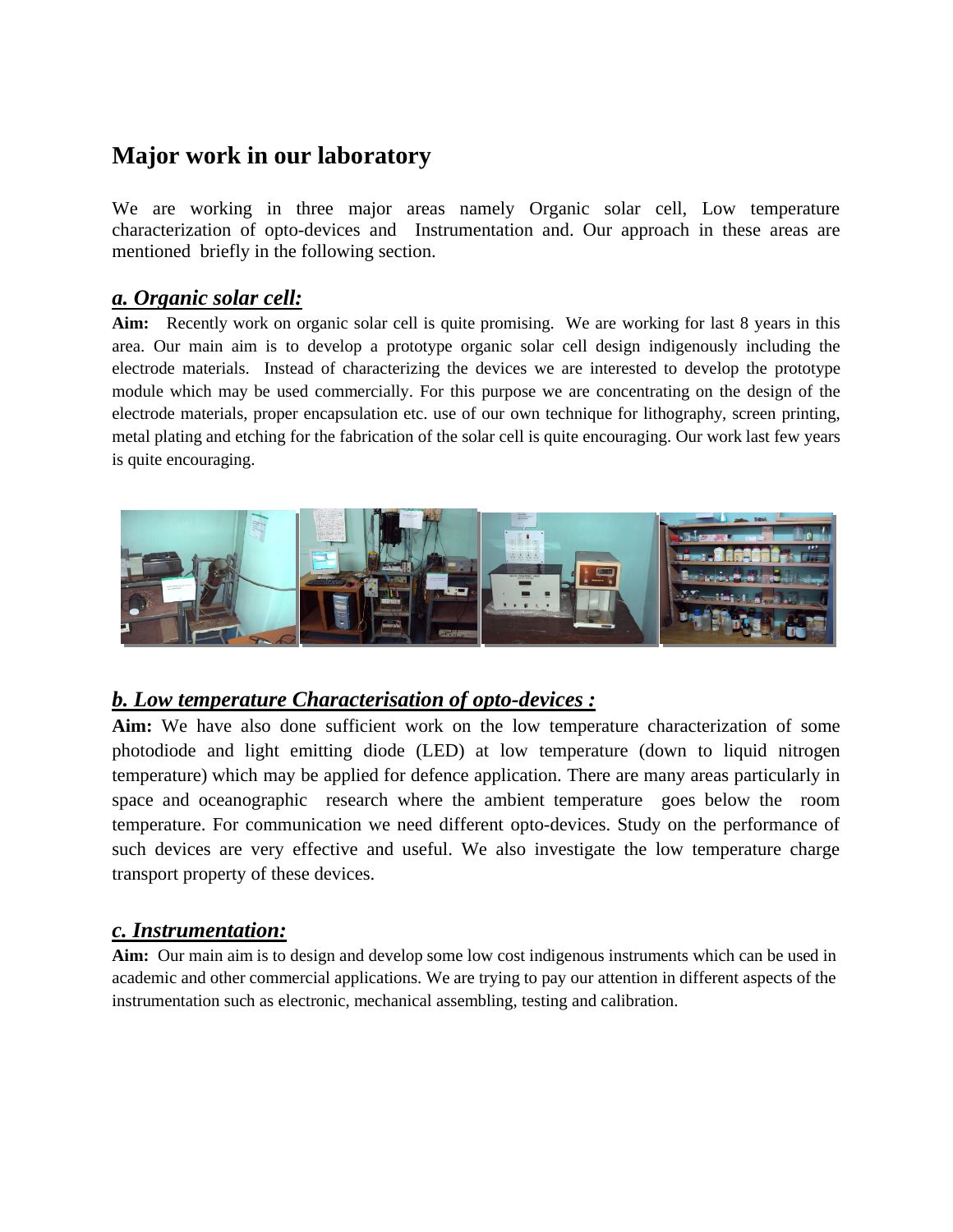





Control of light intensity in a closed chamber Spin Coating Design Stepper motor controller

- 1.To repair or re-model of old instruments
- 2.New Design
- **3.**To select some thrust area of application

#### **Our specialization**:

- a) Low level dc signal processing for temperature, light etc measurement and control system.
- b) Instrumentation through interfacing with computer and use of software programme for signal processing.
- c) Some robotic action to execute some automatic mechanical work in different area of application.
- **Technique :** We use both the analog, digital, microprocessor based and optical Method (photonics) to process the signal.
- **Out put :** Our developed instrumentation has been used by different workers and some of which has been published in the National and International Journals.

**Our Limitations:** In this area we are lacking the facility of a good workshop for the mounting of components particularly different robotic actions .These type of work will be extremely useful for our development .

# **Measurement facility in our Laboratory**

| 1. | <b>Sample Preparation &amp; Chemical Room</b> |
|----|-----------------------------------------------|
|    | Different chemicals, Dye<br>$\bullet$         |
|    | <b>Screen Printing</b><br>٠                   |
|    | Lithography<br>٠                              |
|    | Electroplating<br>$\bullet$                   |
|    | Etching<br>$\bullet$                          |
| 2. | <b>Sample Preparation</b>                     |
|    | Spin coater<br>$\bullet$                      |
|    | Vacuum Coating Unit<br>$\bullet$              |
|    | Microbalance<br>$\bullet$                     |
| 3. | <b>Morphological Study</b>                    |
|    | Image Capture, CCD Camera                     |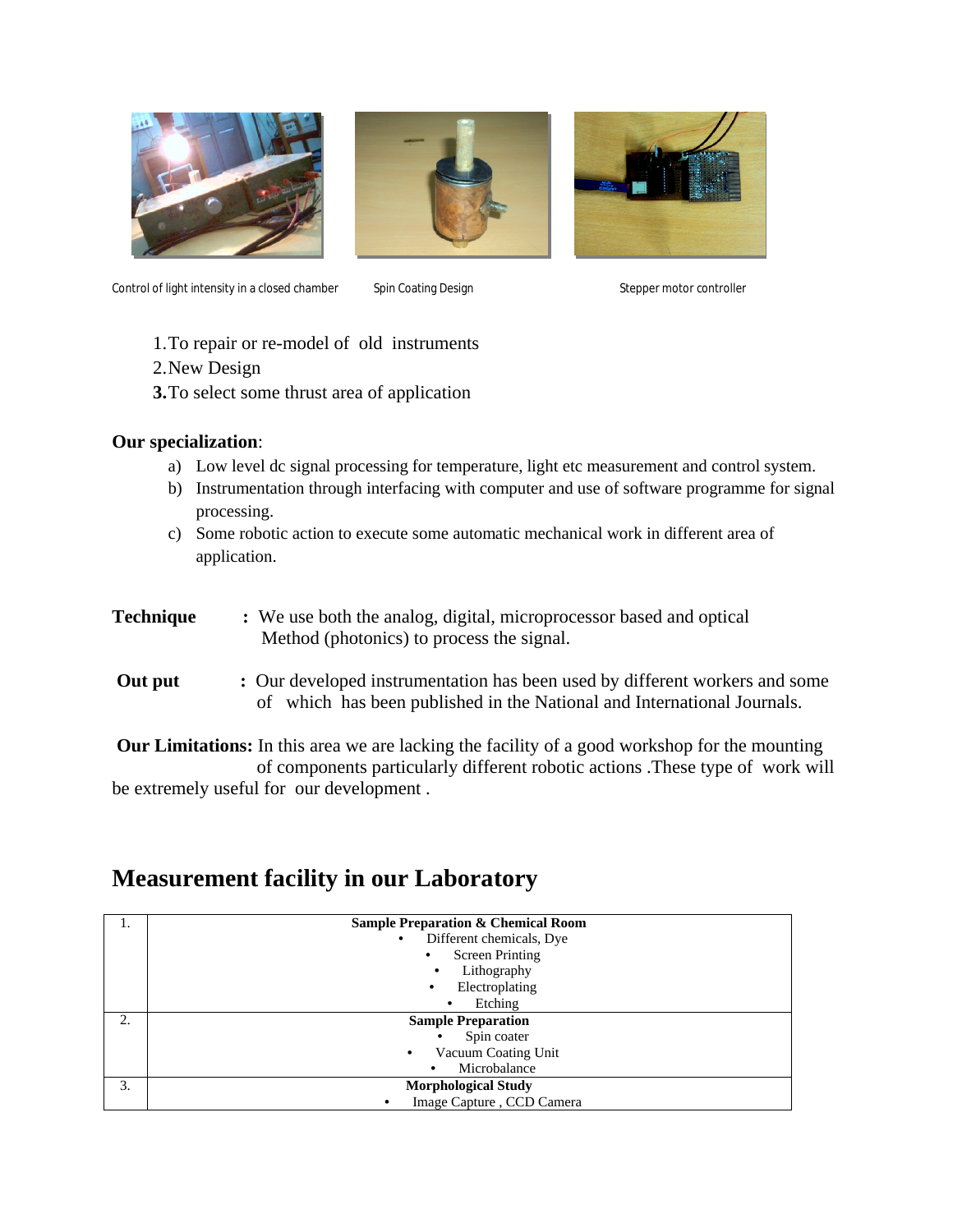|     | Image analysis                                                                                          |  |  |
|-----|---------------------------------------------------------------------------------------------------------|--|--|
|     | Particle distribution                                                                                   |  |  |
| 4.  | <b>Spectroscopic Measurement</b>                                                                        |  |  |
|     | Spectrometer, UV-VIS-IR                                                                                 |  |  |
| 5.  | <b>Photo Action Spectra Set up</b>                                                                      |  |  |
|     | .Monochromator                                                                                          |  |  |
| 6.  | Outdoor measurement (JU, IACS, CGCRI, IICB)                                                             |  |  |
|     | <b>XRAY</b>                                                                                             |  |  |
|     | SEM, TEM, AFM                                                                                           |  |  |
|     | Particle analyser                                                                                       |  |  |
| 7.  | <b>Electrical Measurement set up</b>                                                                    |  |  |
|     | Dark I-V measurement                                                                                    |  |  |
|     | Pulse measurement                                                                                       |  |  |
| 8.  | <b>Photovoltaic Measurement</b>                                                                         |  |  |
|     | Voc, Isc, FF, Efficiency                                                                                |  |  |
| 9.  | Low temperature set up for Optical Measurement                                                          |  |  |
|     | Cryostat                                                                                                |  |  |
|     | Temperature measurement and control                                                                     |  |  |
| 10. | <b>Data Analysis and Documentation</b>                                                                  |  |  |
|     | Different software for writing, grapping, imaging etc.                                                  |  |  |
|     | MATLAB, MATHEMATICA                                                                                     |  |  |
|     | PSPICE, CIRCUIT MAKER, CHEM DRAW etc                                                                    |  |  |
| 11. | <b>Device model Software</b>                                                                            |  |  |
|     | <b>MINIMOS</b><br>$\bullet$                                                                             |  |  |
| 12. | Workshop and mechanical instruments design                                                              |  |  |
|     | Cutting tools                                                                                           |  |  |
| 13. | Grinding, drilling etc for nano technology and science                                                  |  |  |
|     | SET UP: 13, 14, 15<br>INSTRUMENTATION (13. Analog, 14. Digital and 15. Computer/Microprocessor control) |  |  |
|     | Low level DC signal processing                                                                          |  |  |
|     | Sensors: Temperature, Light, Sound,<br>$\bullet$                                                        |  |  |
|     | pressure, weight, distance etc                                                                          |  |  |
|     | Temperature control, measurement                                                                        |  |  |
|     | Cryostat design                                                                                         |  |  |
|     | (list attached in our website)                                                                          |  |  |
| 16. | ROBOTICS & COMPUTER PROGRAMMING                                                                         |  |  |
| 17. | Library                                                                                                 |  |  |
|     | Books, Journals                                                                                         |  |  |
|     | Thesis and our article                                                                                  |  |  |
|     | Some of our design                                                                                      |  |  |
| 18. | Our write ups                                                                                           |  |  |

# **List of Publication of Dr. N. B. Manik**

#### **A. Journal Papers**

#### **2013**

- 1. Effect of temperature on the intensity and carrier lifetime of an AlGaAs based red light emitting diode, P. Dalapati, N. B. Manik, A. N. Basu, Journal of Semiconductors, 2013, 34(9)-0920011-15
- 2. Modification in martensite morphology and magneto-strain through rapid solidification and heat treatment of NiMnGaAl alloy, J. Magnetism and Magnetic Materials, 2013, 343-169 - 172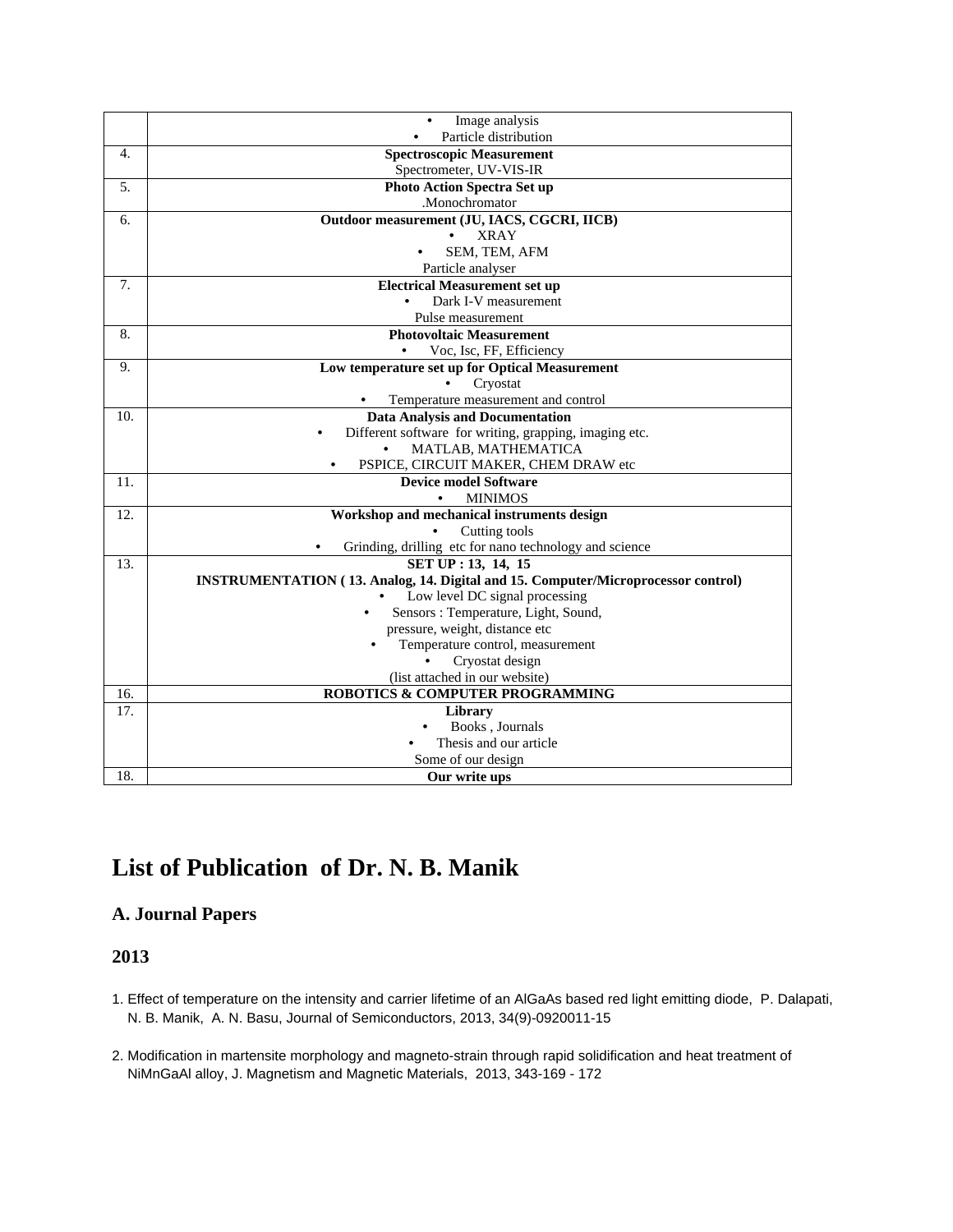#### **2012 :**

- 1. Enhancement of efficiency of Phenosafranin based organic photovoltaic devices using nano particles, S.Saha and N.B.Manik\*Indin J. Physics, DOI 10.1007/s12648-012-0090-6( 11<sup>th</sup> May2012)
- 2. Study of Solvent Dependence of Methyl Red and  $C_{60}$  based Organic Photovoltaic Devices, S.saha and N.B.Manik, Thin Solid Film, accepted.

### **2011 :**

- 1. Photocurrent growth and decay behavior of crystal violet dye based photo electrochemical cell In photovoltaic mode. Md.Rabiul Islam, S. Maity, A.Haldar, N.B.Manik\*, A.N. Basu Ionics DOI 10.1007/s11581-011-0586-7 (2011)
- 2.Trapping of light energy by modification of back electrode of Crystal violet dye and Fullarene based organic photovoltaic device by S. Saha, Md. R. Islam and N. B. Manik\*, Accepted in Photovoltaic technical conference 2010, France (May 25-27, 2011)
- 3.Photovoltaic effect of Malachite Green dye in different electrode system by A. Halder, S. Maity, S. Saha, Md. R. Islam and N.B. Manik\* , accepted in Photovoltaic technical conference 2010, France (May 25-27, 2011)
- 4. Effect of nano particles on Phenosafranin dye based organic photovoltaic devices, S. Saha, N.B. Manik\*, accepted in 37th IEEE PVSC, Washington ( June 19-24, 2011)
- 5. Multidimentional self assembly of peanut shaped PbS nanostructures. AliHossain Khan<sup>a</sup>, Sasanka Maji<sup>a</sup>, S. Chakraborty<sup>a</sup>, N.B.Manik<sup>b</sup> and Somobrata Achara<sup>\*a</sup>, RSC Advances DOI: 10.1039/c 1 ra001f(2011)

### **2009 :**

- 1. Electrical and photovoltaic characterizations of methyl red dye doped solid-state photoelectrochemical cell,A.Haldar, S Maity, N.B.Manik. Ionics DIO10.1007/s11581-008-0237-9 (2009)
- 2. Degradation of Safranine T dye-based photo electrochemical organic photovoltaic devices, S.Maity, A.Haldar, N.B.Manik Ionics (2009)
- 3.Enhancement of power Conversation Efficiency by Using C60 in CuPc based photovoltaic Device S. Maity, A. Halder, S,Saha, N.B. Manik. (23-24) Lucknow,2009

#### **2008 :**

1.Effect of plasticizers on Safranine –T dye based solid state photoelectrochemical cell, S. Maity, A. Haldar, and N. B. Manik, Ionics , DOI 10.1007/s11581-008-0217-0, 2008.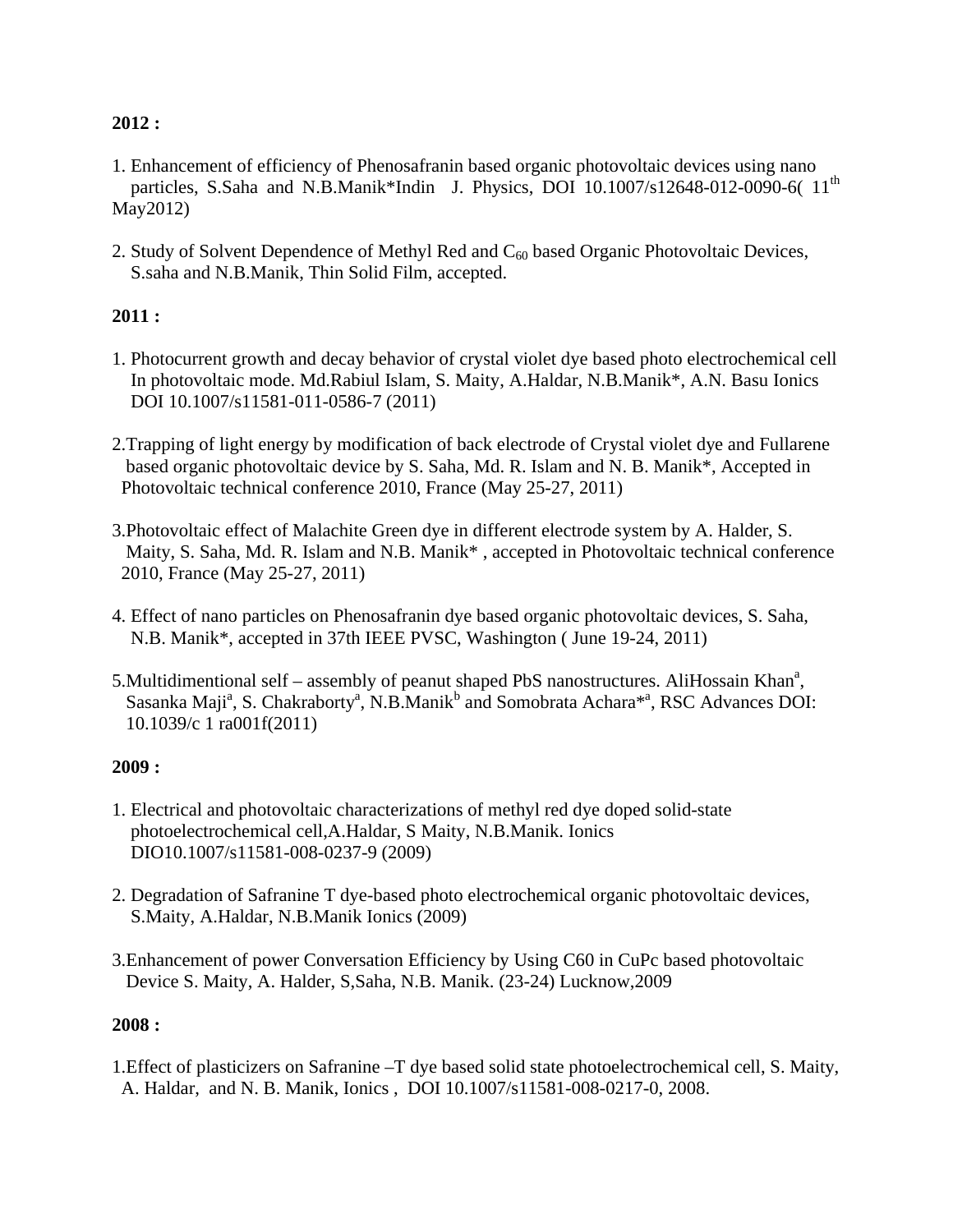#### **2007 :**

- 1.Study on typical behavior of transient nature (I-t) and hysteresis nature of I-V characteristics of dye doped solid state thin film photoelectrochemical cell by A. Haldar, S. Maity and N. B. Manik, Ionics 108 (2007) 267; DOI: 10.1007/s 11581-007-0108-9
- 2. Effect of  $C_{60}$  on methyl red and crystal violet dye doped photovoltaic device by A. Haldar, S. Maity and N. B. Manik, Ionics 153 (2007); DOI: 10.1007/s11581-007-0153-4
- 3.Effect of back electrode on photovoltaic properties of crystal violet dye doped solid state thin film by A. Haldar, S. Maity and N.B. Manik, Ionics 194 (2007); DOI: 10.1007/s11581-007- 0194- 8
- 4.Safranine T dye based photo electrochemical solar cell : effect of electrodes on devices Mechanism by S.Maity, N.B. Manik, proceeding IEEE , 2007, IWPSD held at TIFR, Mumbai In December 2007.

#### **2006:**

- 1.Dependence of the driving current on the harmonic behavior of giant magneto-impedance voltage of Co-based amorphous wires, S. K. pal, N. B. Manik, and A. Mitra, J. Magnetism and Magnetic Materials, 305,(1), 2006, 240.
- 2.Dependence of frequency and amplitude of the ac current on the GMI properties of Co based amorphous wires, S. K. Pal, N. B. Manik and A. Mitra, Materials Science and Engineering, A 415 (2006) 195-201.

#### **2005 :**

- 1.Charge Transport mechanism dye sensitized polymer thin film of single layer device architecture by A . Haldar, Ionices 11 (2005) 315
- 2. Study on steady state dark I-V characteristics of Phenosafranin dye based solid state thin film Photo electrochemical cell and calculation of band gap energy by A. Haldar, Indian Journal of Physics.79 (2005) 765

#### **2004 :**

- 1.Calibration of nonlinear signal : Development of continuous liquid level meter by using opto sensor, N. B. Manik, Proceeding of Int. Conference on Communications, devices and Intelligent system (CODIS), 2004, Kolkata.
- 2. Study on photovoltaic properties of a dye sensitized organic/polymer semiconductor in single layer device architectures, Proceeding of Int. Conference on Communications, devices and Intelligent system (CODIS), 2004, Kolkata.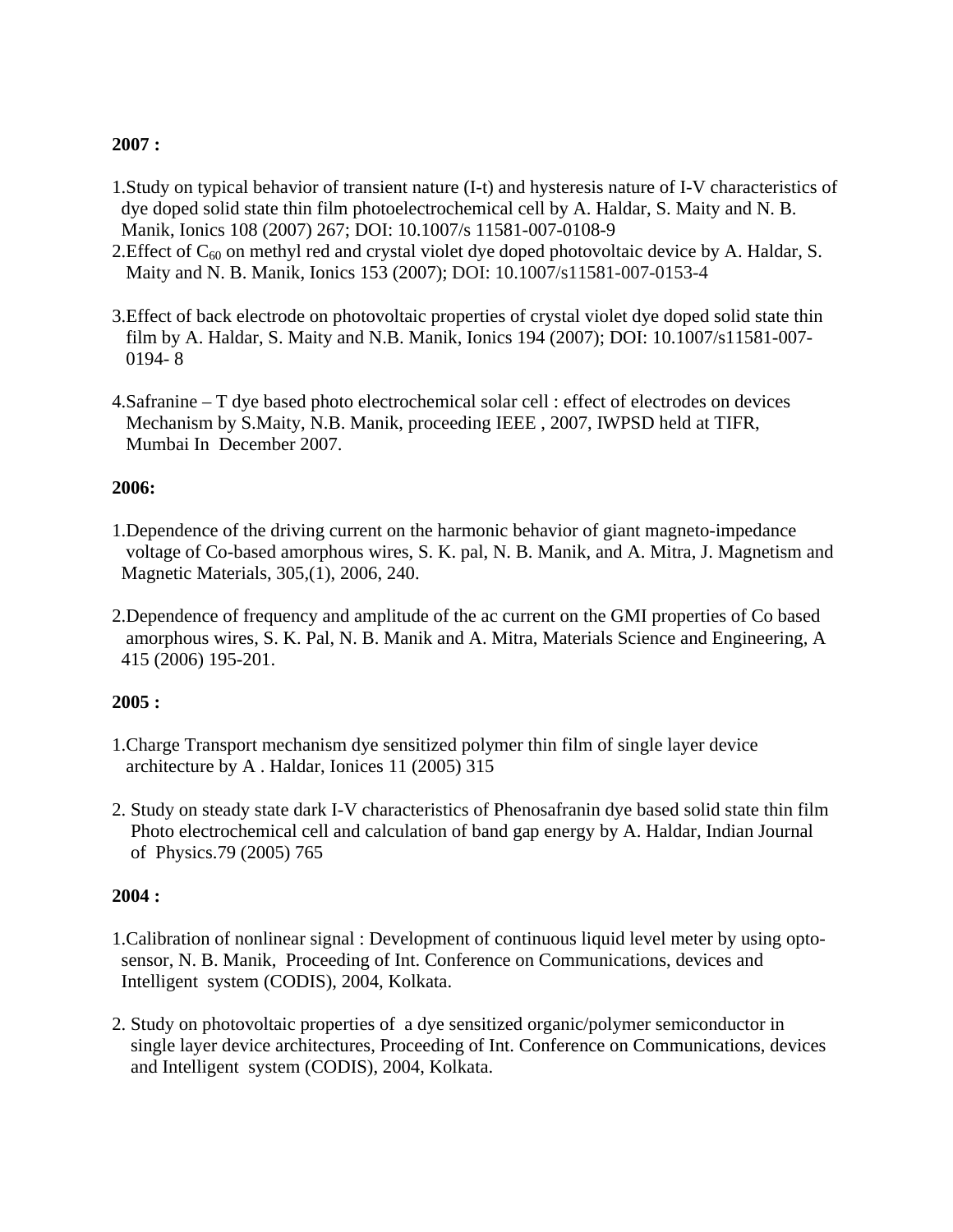3. Analysis of transient current in Safranine –T dye doped solid state thin film using fractal concepts, Proceeding of Int. Conference on Communications, devices and Intelligent system (CODIS), 2004, Kolkata.

#### **2003 :**

1.Nonexponential photocurrent growth and decay behavior in a photoelectrochemical cell using Safranin – T dye as optical active material, S. K. Dey, N. B. Manik\* and A. N. Basu, J. Materials Science, 38,(1), 2003, p93-99.

#### **2002 :**

- 1.Study on the effect of trap levels on steady state dark I-V characteristics in Safranin- T based solid state thin film photoelectrochemical cell, S. K. Dey, R. Islam, N. B. Manik\* and A. N. Basu, J. Material Science: Materials in Electronics, 13, 2002, p 249-252.
- 2.Magnetic Barkhausen emissions study in heat treatment Fe-Nb-Cu-Si-B alloy, A. Mitra, S.Palit Sagar and N. B. Manik, IEEE Transaction on Magnetics, 38,(6), 2002,p 3669-3674.

#### **2001 :**

- 1.Study on photoconductivity of dye polymer based solid state thin film, S. K. Dey, N. B. Manik\*, A. N.Basu, J. of Applied Biochemistry and Biotechnology, 96, 13, p55- 62, 2001.
- 2.A dye/polymer based solid state film photoelectrochemical cells for light detection, S. K. Dey, N. B.Manik\*, S. Bhattacharya and A. N. Basu, Syn. Metals, Sisir Kumar Dey, N. B. Manik, S. Bhattacharya and A. N. Basu, Synthetic Metals, Volume 118, Issues 1- 3, 2001, p 19-23.
- 3.Studies on propagation of light from light emitting diode (LED) through a glass tube and development of an opto-sensor for the continuous detection of liquid level meter, N. B. Manik\*, S.C. Mukherjee and A.Basu, Optical Engineering, 40 (12), 2830 –2836, 2001.

#### **2000 :**

1.Characterisation of the photodetector and light-emitting diode at above liquid nitrogen temperature N. B. Manik\*, A. N. Basu, S. C. Mukherjee, Cryogenics, 40, 2000, p-341-344

#### **1999 :**

1.A PC - XT/AT based low temperature display and control system of an optical cryostat, N.B. Manik\*, T. K. Ballabh and A. N. Basu, Indian J. of Pure and Appld. Phys., 1999, Vol. 37, p 482.

#### **1997 :**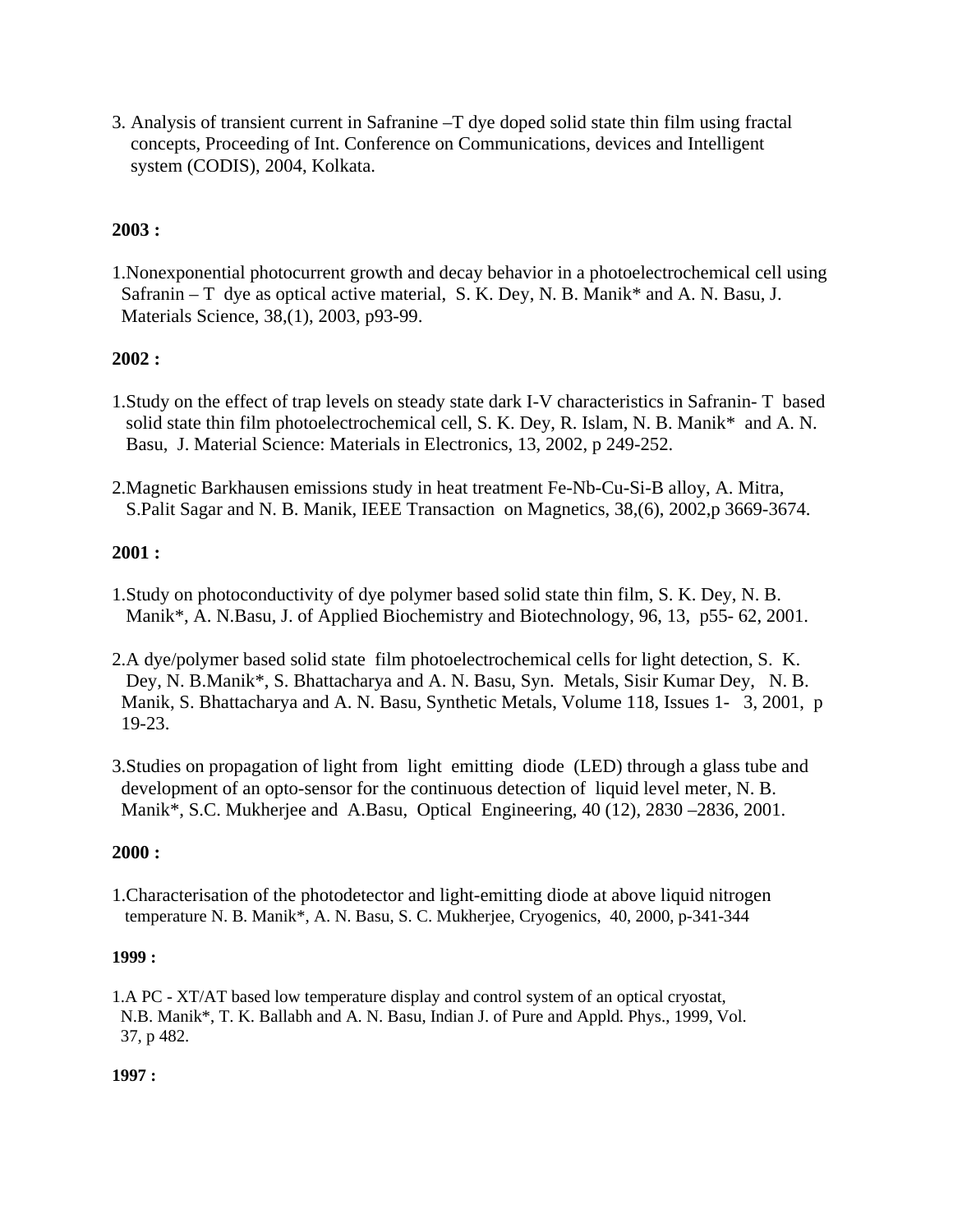1. Cold junction compensation for high and low temperature, N. B. Manik\*, A. N. Basu and S. C. Mukherjee, Indian J. Physics, 1997, 71 A (4), p 421-428.

#### **1996 :**

- 1.Continuous low temperature control system with pulse-width modulation technique, N. B.Manik\*,A.N.Basu,A.Chatterjee and S.C. Mukherjee,1996, Indian J.of Pure and Applied Physics, **34**,1996, 980.
- 2**.** A continuous flow optical cryostat,N.B. Manik\*,A. N. Basu, A. Chatterjee, S. C. Mukherjee and A. Bose, Indian J. Cryog., 1996, **17( 4)**, 23
- 3. Construction and Calibration of a Low Temperature Diode Thermometer, N. B. Manik\*, S. C. Mukherjee and A. N. Basu, Indian J. Cryog., 1994, Vol. 19, No.2, p- 21. (Back issue published in 1996).
- 4.Calibration and display technique of a nonlinear signal and a computer based low temperature measurement system using thermocouple sensor, N. B. Manik\* and A. N. Basu, Indian J. Cryogenics, 19, 1996, p 21-23.

### *Paper communicated*

- 1.Transient current study in Safranine-T dye doped solid state thin film, Md. Rabiul Islam, S.Saha,N. B. Manik\* and A. N. Basu, Communicated to Solid stat Ionics, Kluwer. Academic Publishers, UK).
- 2.Observation of negative resistance in Safranine –T dye doped in solid state thin film photo electrochemical cell, N. B. Manik\*, Md. Rabiul Islam, S. K. Dey and A. N. Basu, Communicated to Appld. Physics. Letter.
- 3.Effect of dispersion parameter on photovoltaic property of Safranine-T dye based photo electrochemical cell; S. Maity , A. Haldar, N.B. Manik \*

# **Conference Papers**

#### **2011 :**

- 1. Trapping of light energy by modification of back electrode of Crystal violet dye and Fullarene based organic photovoltaic device by S. Saha, Md. R. Islam and N. B. Manik\*, Accepted in Photovoltaic technical conference 2010, France (May 25-27, 2011)
- 2. Photovoltaic effect of Malachite Green dye in different electrode system by A. Halder, S. Maity, S. Saha, Md. R. Islam and N.B. Manik\* , accepted in Photovoltaic technical conference 2010, France (May 25-27, 2011)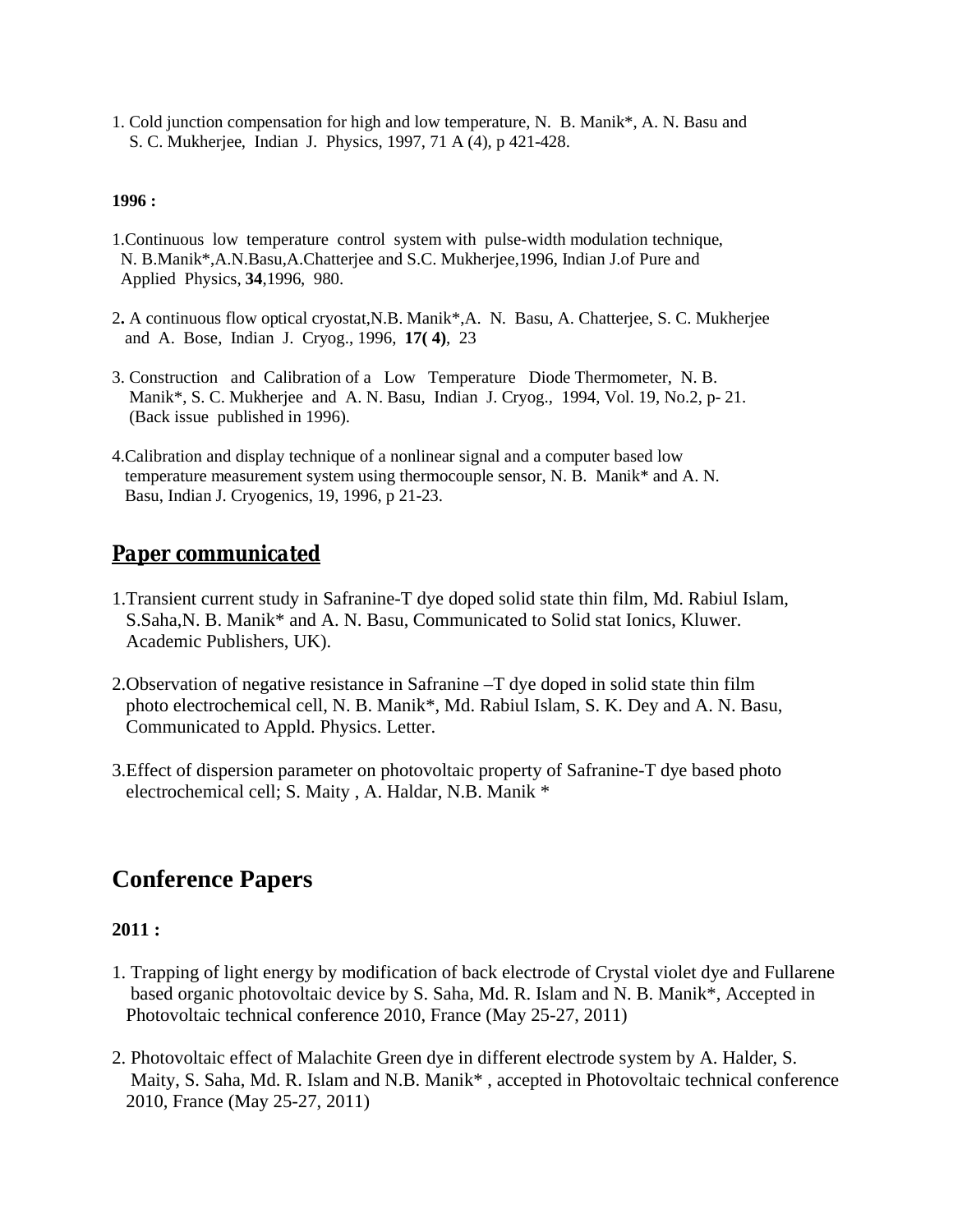- 3. Effect of nano particles on Phenosafranin dye based organic photovoltaic devices, S. Saha, N.B. Manik\*, accepted in 37th IEEE PVSC, Washington ( June 19-24, 2011)
- 4. Effect of TiO<sub>2</sub> nano powder on Phenosafranin dye based hybrid solar cell, S. Saha, N.B. Manik\*, accepted as a poster in National Seminar on Inorganic Chemistry – 2011 and The Celebration of  $150<sup>th</sup>$  Birth Anniversary of Acharya P. C. Ray, Jadavpur University, (July 8-9, 2011)
- 5.Organic photovoltaic Devices as Renewable Energe Source Understanding of Charge Transport Mechanism. N.B. Manik ICAM- 2011 Coimbatore (December 14 to 15).
- 6.Dye Sensitized Photo elctro-chemical cell as Organic Photo-voltaic, Dr.S.Maity 2011, Bangalore

#### **2010 :**

- 1. Eiectrical and photovoltaic properties of Methyl Violet dye based solid state photoelectrochmical Cell. A. Haldar, Md. Rabiul Islam and N.B. Manik. CMDAYS- 2010, Kolkata.
- 2.Study on the Organic photovoltaic Devices Based on Methyl Red dye and C60. S.Saha, N.B. Manik and A.N. Basu. CMDAYS-2010.Kolkata

#### **2009 :**

- 1.Enhancement of power Conversation Efficiency by Using C60 in CuPc based photovoltaic Device S. Maity, A. Halder, S,Saha, N.B. Manik. (23-24) Lucknow,2009
- 2.Comparison of Photovoltic Effects using Crytal Violat, Methyl Red and Safranin-T dye based Photoelectrochemical cell . Lucknow 21-23rd December 2009 , Sutapa Saha, Ajanta Haldar, Subhasis Maity, N.B. Manik
- 3.Effect of variation on concentration on Methelen Blue dye based organic solid state thine flim and comparison on photovoltaic parameters. CMDAYS 2009, Jadavpur University,  $26-28<sup>th</sup>$ August 2009 ,Ajanta Haldar and N.B. Manik, Sutopa Saha.

#### **2008 :**

1.Analysis of a photocurrent growth and decay of crystal violet dye based photo electrochemical Cell in photo voltaic mode" by N.B. Manik , S. Maity, A . Haldar , TPE 08, Germany.

#### **2007 :**

1. Safranin – T dye based solid state photo electrochemical cell " ; S. Maity, A . Haldar and N.B. Manik, CMDAYS – 2007, NIT, Rourkella, Orissa.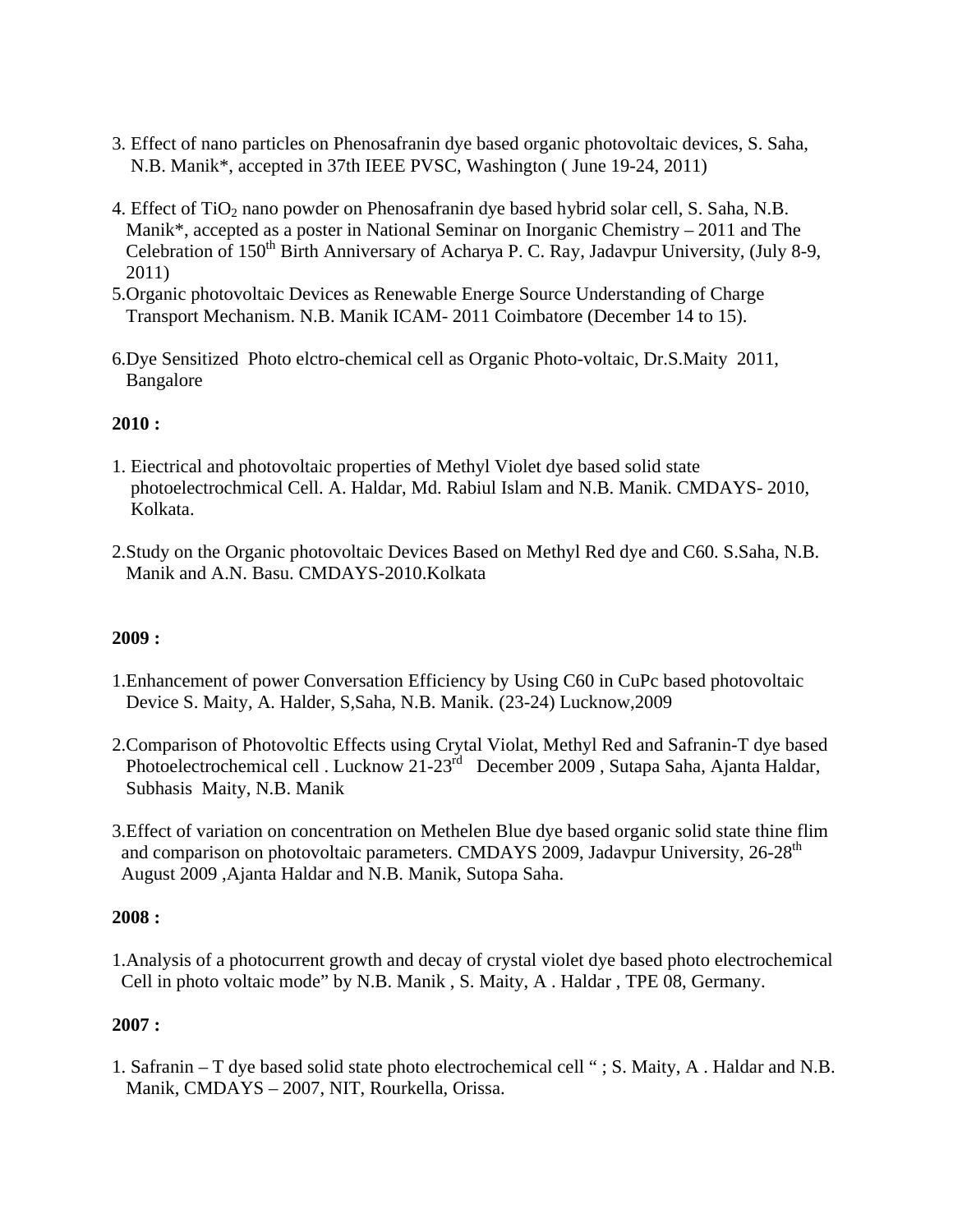2.Bias dependent exponentially distributed trap assisted charge transport in crystal violet dye based Organic photo – electrochemical cell "; S.Maity, A . Haldar, N.B. Manik. Seminar at BARC, Mumbai.

#### **2002 :**

1.Current transient study in sandwiched Safarnine-T dye doped PVA system, Md. Rabiul Islam, N. B.Manik\*, A. N. Basu, March Meeting, 2002, Indiana

#### **2001 :**

- 1.Study on the effect of trap levels on steady state dark I-V characteristics in Safranin-T based solid state thin film photoelectrochemical cell, 3 rd international conference on electroluminiscence of Molecular Materials and related phenomena ; Los Angeles; 5th to 8th september 2001, N. B. Manik\*
- 2.A dye/polymer based solid state film photoelectrochemical cell used for light detection, 3rd international conference on electroluminiscence of Molecular Materials and related phenomeno ; Los Angeles; 5th to 8th September 2001, S. K. Dey, N. B. Manik\*, S Bhattacharya and A. N. Basu.

#### **1999 :**

- 1. Micromagnetic study in nanocrystalline  $Fe_{72}Nb_{4.5}Cu_1Si_{13.5}B_9$  alloy, International Conf. on Rapidly Quenched Materials, RQ10, 1999, Bangalore, S. Palit, I. Chattoraj, N. B. Manik and A. Mitra.
- 2. Study on the photo conductivity of dye-polymer based solid state thin film, S. Dey and N. B. Manik\*, National Symposium on 'Biomolecular Electronics Interfacing Physics and Chemistry with Biology, NPL, New Delhi, 16-17th Sep.1999.
- 3. Effect of plasticizers on electrical conductivity of PEO-NH<sub>4</sub>ClO<sub>4</sub> complex, S. Dey, N. B. Manik**\*** and T. R. Middya, Condensed Matter Days, 26 –28 August, 1999, Jadavpur University.
- 4. Electrochromic effect of polyaniline thin film in solid state, S. Dey and N. B. Manik\*,Condensed Matter Days, 26 – 28 August, 1999, Jadavpur University.

#### **1996 :**

1.A PC-XT/AT based low temperature control system of an optical cryostat, N. B. Manik\*,Condensed Matter Days, 1996, 29 - 31, August, organised by Tripura University, Agartala, India.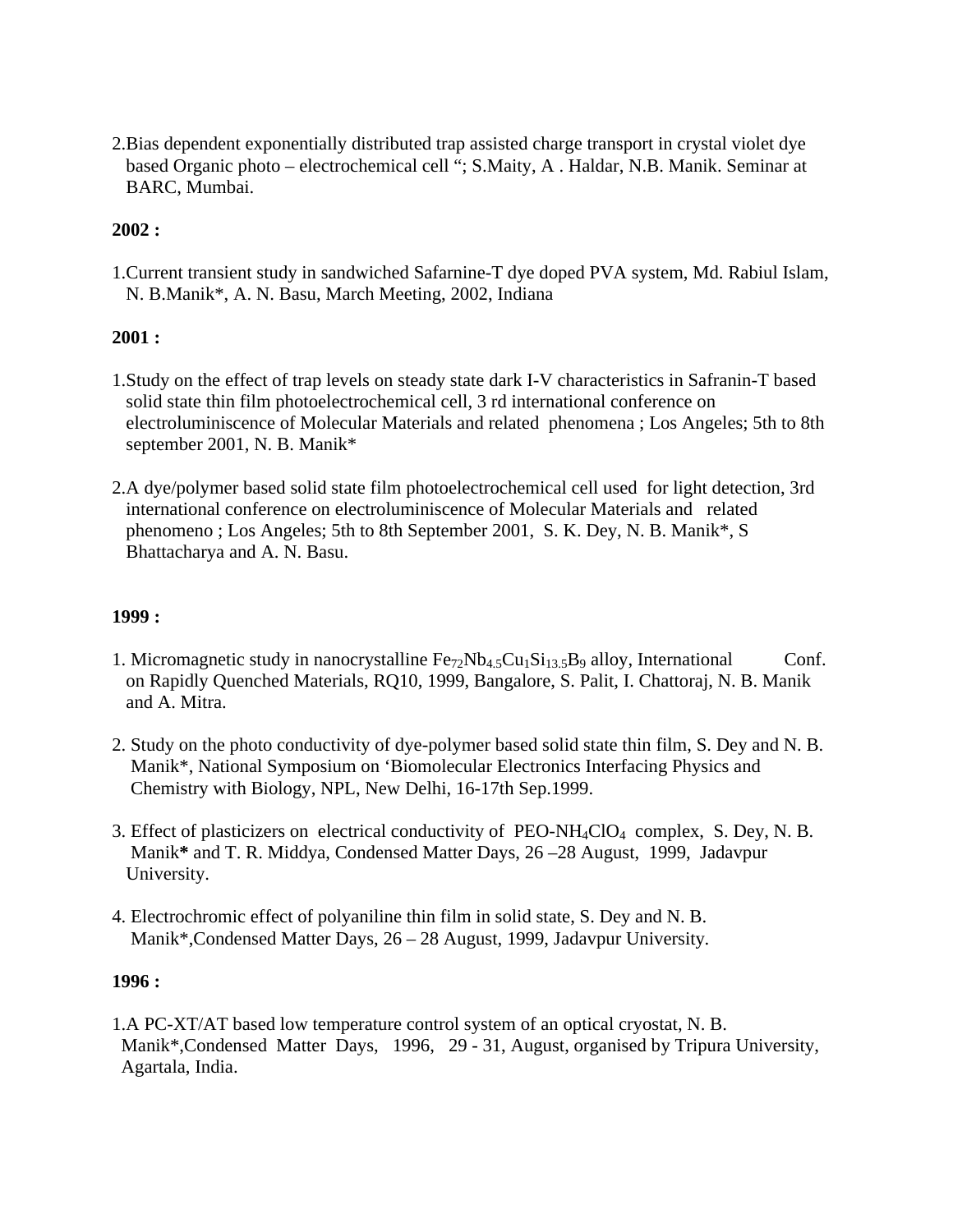2. A brief report on the uses of microwave heating and prevention of pollution, National Workshop on 'Recent Trends in Instrumentation for Analysis of Environmental Contaminants, Jadvpur University, 1996, N. B. Manik\* and A. K. Mukhopadhyay.

# **Research Project Undertaken**

- 1. Study on the gas absorption property of activated charcoal, under UGC minor research project Scheme, 1997-1998.
- 2. Study of electrochromism effect on solid state thin film organic dye samples (polyanilene), Under the UGC minor research project scheme, 1998-2000.
- 3.Development of a continuous liquid level meter for cryogenic liquid with opto-sensor UGC major Research Project, Rs.5.78 Lakh.
- 4. Investigation of the effects of trap charges on photovoltaic properties of some dye Sensitized organic/polymer semiconductors in different device architectures, DRDO, Rs.17.65 Lakh
- 1. Studies on trap charges and photovoltaic properties of organic solar cell. UGC, Rs. 10.76 lakh, Sanctioned in the year 2007. 3 years.
- **2.** Study and development of Donor Acceptor type organic photovoltaic device, DST, India, 26,54.390 lakh, Sanctioned in the year 2007
- **3.** Study of the performance of IR Emitter and photodetector at Low Temperature Applicable and defence research DRDO , RS. 14.00 Lakh Sanctioned in the 02.11.2010 **( Running)**
- **4.** Study on the Effect of Different Nano Particles on Crystal Violet Dye Based Organic Photovoltaic Cells, CSIR , Rs.13,00,000/-, year 2012 (Running)
- **5.** Study on the Carbon Nano Tubes on Organic Solar Cells, UGC,Rs.11,40,000/- year 2012 (Running)

# **Ph.D Supervision**

#### **Ph. D. obtained**

- 6. Sm. Sharmisthta Palit : Characterisation of Fe-based amorphous and nanocrystalline magnetic materisals and their application as a sensor,2004.
- 2. Sri Pritam Kumar Dev: Preparation and Characteristion of nanosized Ferrites for magneto-Optic Devices,2004.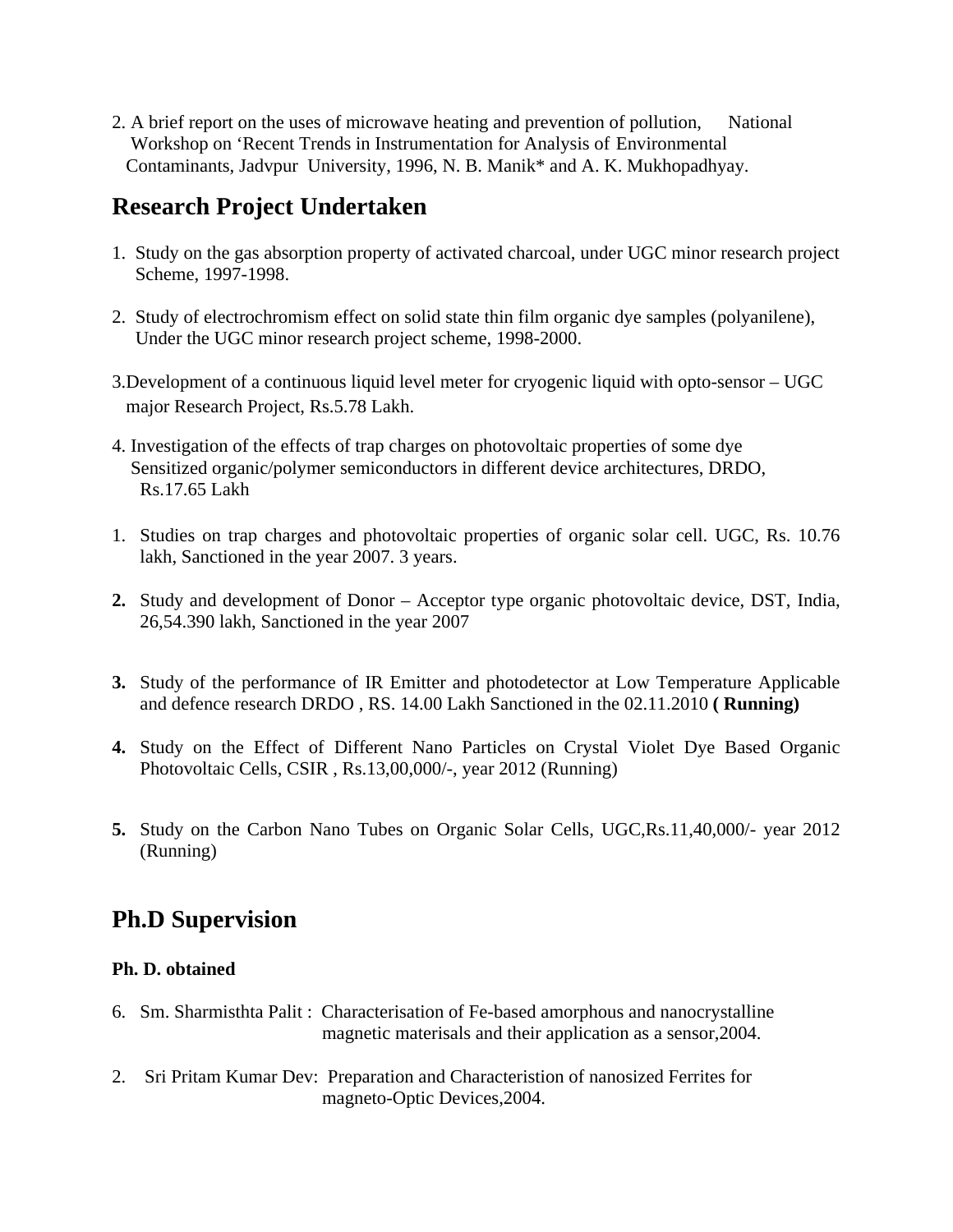|                      | 3. Sri Sisir Kumar Dey: Studies on organic dye based solid state photoelectrochemical cell                                  |
|----------------------|-----------------------------------------------------------------------------------------------------------------------------|
|                      | 4. Mrs. Ajanta Haldar: Photovoltaic properties and charge transport mechanism of dye doped<br>organic solid state thin film |
|                      | 5. Sri Subhasis Maity: Study on the preparation and charge transport of few dye sensitized<br>organic solar cell            |
| 6. Md. Rabiul Islam: | Studies on the optical detection in solid state thin film photo-<br>Electrochemical cell.                                   |

#### **Ph. D. Guidance**

- 7. Mrs.Sutapa Saha : Study and development of Donor –Acceptor type Organic photovoltaic devices
- 8. Mr.Satnam Singh: Studies on Ni MnGa basedferromagneticshapeMemory alloys development by Melt spinning technique .
- 9. Mr.Pradip Dalapati : Study of the performance of IR Emitter and photodetector at Low Temperature Applicable and defence research DRDO

### **M. Phil / M.E / M. Tech / M. Pharm level (completed)**

The following students have done their M.Sc project under my supervision.

- 1. Continuous liquid level meter by optosensor, Gopinath Singhe, N.B. Manik and A.N. Basu, 1995.
- 2. To study diode as a thermometer, Sisir Kr Senapati, N.B. Manik, A.N. Basu,1995
- 3. Study the characteristics of various light emitting diode (LED) at low Temperature, Soumendu Sengupta, N.B Manik and A.N. Basu, 1996.
- 4.Study of characteristics of various photodetector at low temperature, Arun Kr Samanta, N.B Manik and A.N. Basu,1996
- 5.Control of temperature by computer, Biplab Kr. Paul, N.B. Manik and A.N. Basu, 1996.
- 6.Measurement of low temperature and construction of a digital thermometer, Debasis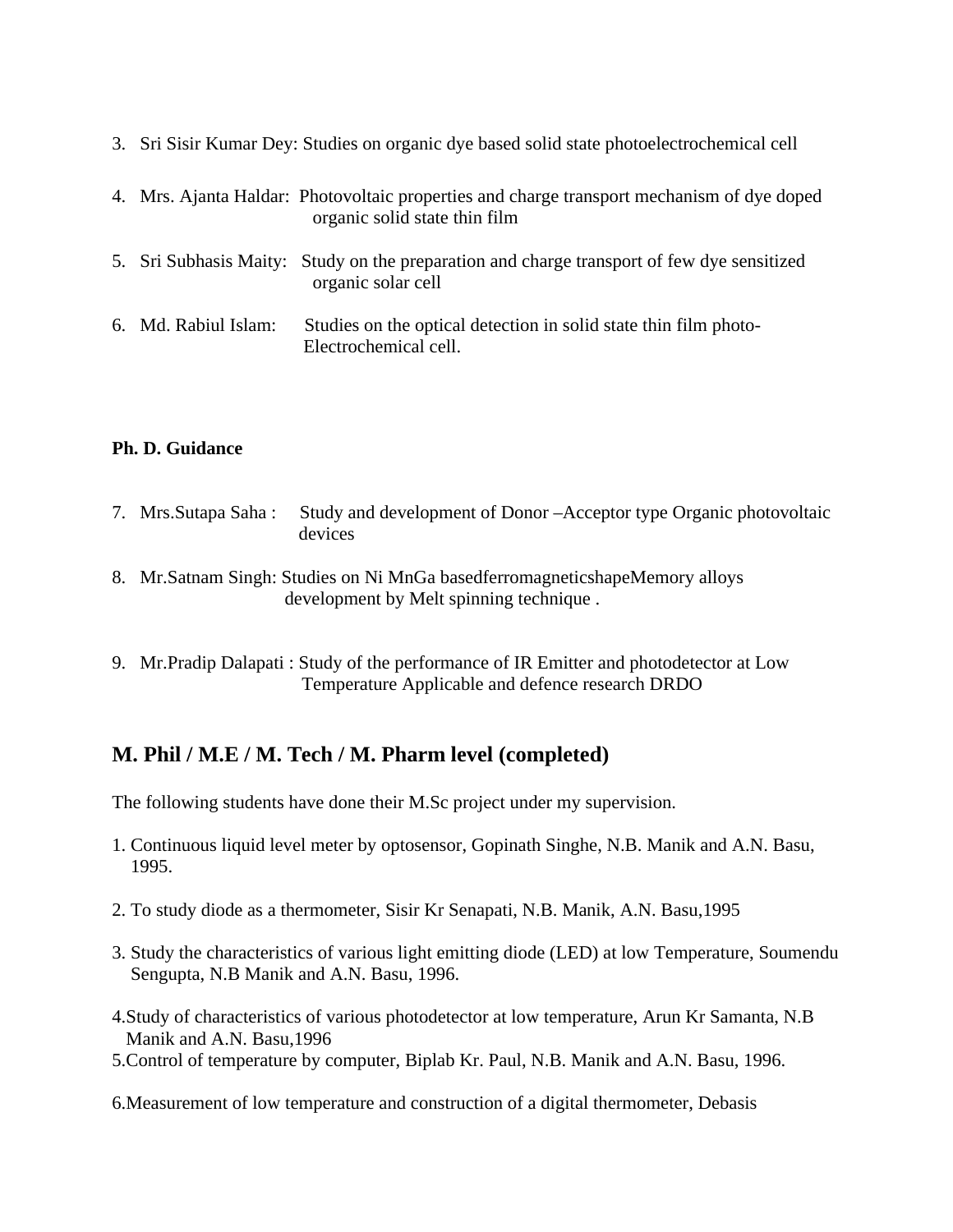Dhawa, N.B. Manik and A.N. Basu, 1996.

- 7.I-V characteristics of sandwitched phenosafrenin solid state thin film, Md. Rabiul Islam and N.B. Manik, 1999.
- 8.Switching charecteristic of the photodiode at low temperature, Arun. Kr. Pal, N.B. Manik, 1998.
- 9.Design of software and hardware for interfacing of analog signal to computer through serial port, Sauradip Malkkhandi, A.N. Basu, N.B. Manik,1999.
- 10.Study of polarization effect of solid state ionic conduction and also the charecteristic of the same, Arup Kumar Dey, N.B. Manik, 1999.
- 11.Generation of arbitrary waveforms, Paritosh Nandi, N.B. Manik, 1997.
- 12.Study of characteristics of various photodetector at low temperature, Arun Kumar Samanta, N.B.Manik and A.N. Basu, 1996
- 13.Study of photoconductivity on the organic dye polymer based solid state thin film, Sisir Das, N.B.Manik and A.N. Basu,1999
- 14. Measurement of response speed of thermocouple and diode temperature sensors, Arnab Chakraboarty, N.B. Manik and A.N. Basu, 1997.
- 15.Interactive software for database management and 3-dimensional display of real and simulated particle collision events, Souvik Prasad, N.B. Manik and A.R. Dev,1999.
- 16.Studies on frequency dependence conductivity of ionic solution, Joydeb Acharya, N.B. Manik and S,C. Bera,1998.
- 17.The design of a null detector, Atin Polley, N.B. Manik and A.N. Basu, 1999.
- 18.Resistivity measurement of porous carbon with varying pressure, Sujit Kumar Ghosh, N.B. Manik,1998.
- 19. A computer based controlled device for 2-axis mechanical revolution with steppermotor, Suraj Sankar Bose, N.B. Manik and A.N. Basu, 1999.
- 20. Study of photoconductivity of the organic dye polymer based solid state thin film, Dipta Bhanu Ghosh and N.B. Manik 1999.
- 21. A comparative study on the speed of response of diode and thermocouple sensor (TC) temperature sensors, Swapan Bhunia, N.B. Manik and A.N. Basu, 1999.
- 22.Generation of noise and periodic waveforms by means of computer programming and making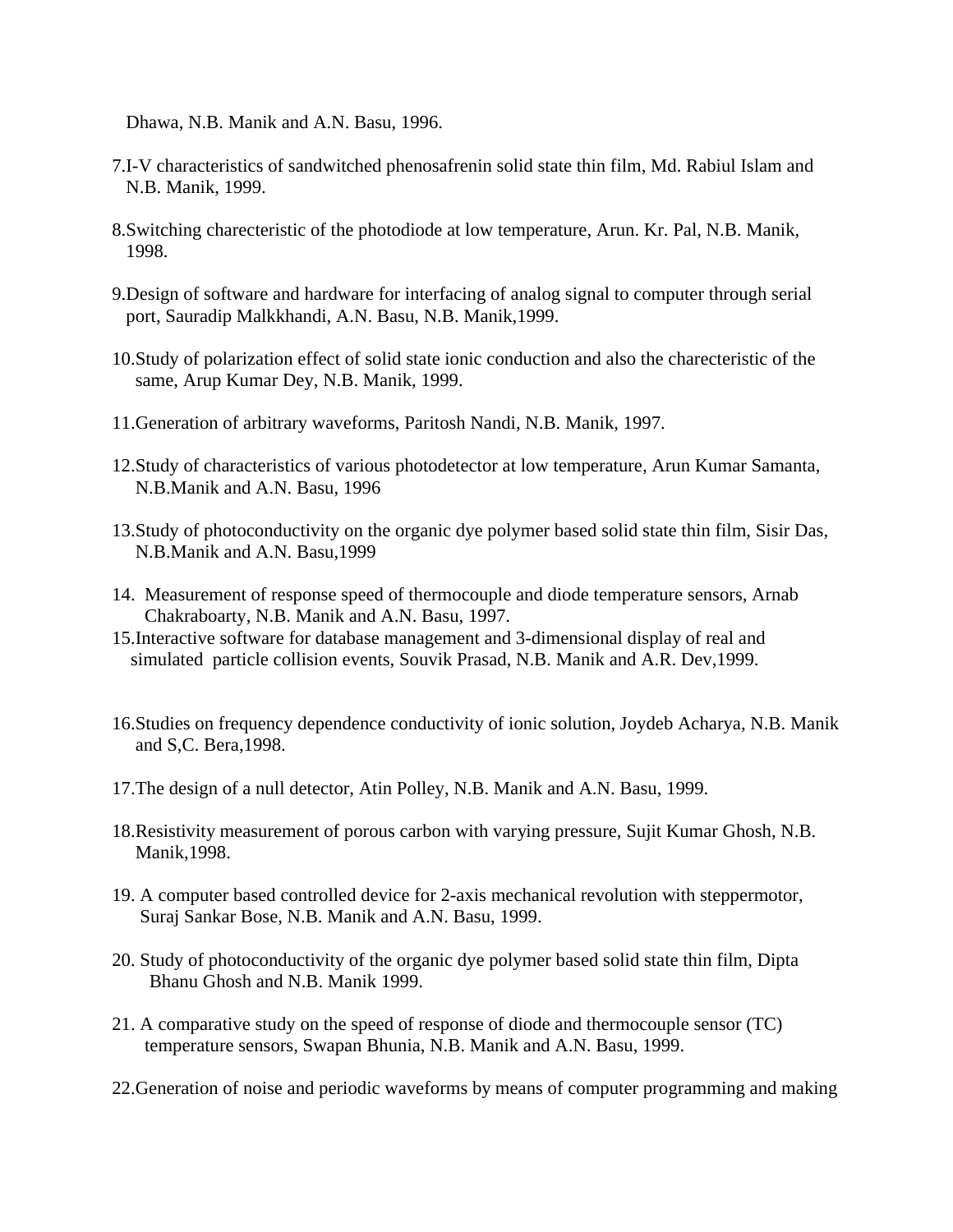hardware-software interfacing, Susmita Ghosh, N.B. Manik 1999.

- 23. Computer based temperature measurement using thermocouple sensors, Manas Kumar Nandy, N.B.Manik 1997, PGDCA, Burdwan.
- 24. Electrical and photovoltaic characterizations of Malachite Green dye based solid-state Phot electrochemical cell, Atish Kumar Mukhopadhyay, Dr. N.B. Manik 2008.
- 25. Electrical and photovoltaic characterizations of Methylene Blue Dye based solid-state Photo electrochemical cell, Tarun Kumar Kayal, Dr. N.B. Manik 2008.
- 26. Study on the photo conductivity on the organic polymer dye based solid state thin film, Rupali Dey, Dr. N.B. Manik 2008
- 27. Electrical and photovoltaic characterizations of Rhodamine B dye based solid-state Photo electrochemical cell, sariful Hoque, Dr. N.B. Manik 2008
- 28. Electrical and photovoltaic characterizations of Safranine –T dye based solid-state Photo electrochemical cell, Uttam Kumar Basak, Dr. N.B. Manik 2008
- 29 Electrical and photovoltaic characterizations of Methyl Violet dye based solid state Photo electrochemical cell And comparison between different concentrations. Pronob Dey, Dr. N.B. Manik, 2009.
- 30. Electrical and photovoltaic characterizations of Different Electrode Organic Dye Malachite Green Based Solid – State Photovoltaic effect. Pintu Banerje, Dr. N.B.Manik,2010
- 31. Electrical and photovoltaic characterizations of Thionin Dye Based Solid State Photo electrochemical cell And comparison between different concentrations. Aditi Mandal, Dr. N.B.Manik,2010
- 32. Study of solvent dependence of Methyl Red (MR) and  $C_{60}$  Based Organic Photovoltaic Device. Sangita Dolai, Dr. N.B.Manik,2010
- 33. Generation of slow controlled motion for different mechanical action with the help of stepper motor. Caitali Hansda, Dr. N.B.Manik,2010
- 34. Electronic circuit design for controlling the motion of a stepper motor. Santanu Chakraborty, Dr. N.B.Manik,2010
- 35. Mechanical assembling of the stepper motor to control motion. Kaustabh Dan, Dr. N.B.Manik,2010
- 36. Mechanical assembling of the stepper motor to control motion. Prasenjit Haldar, Dr. N.B.Manik,2011